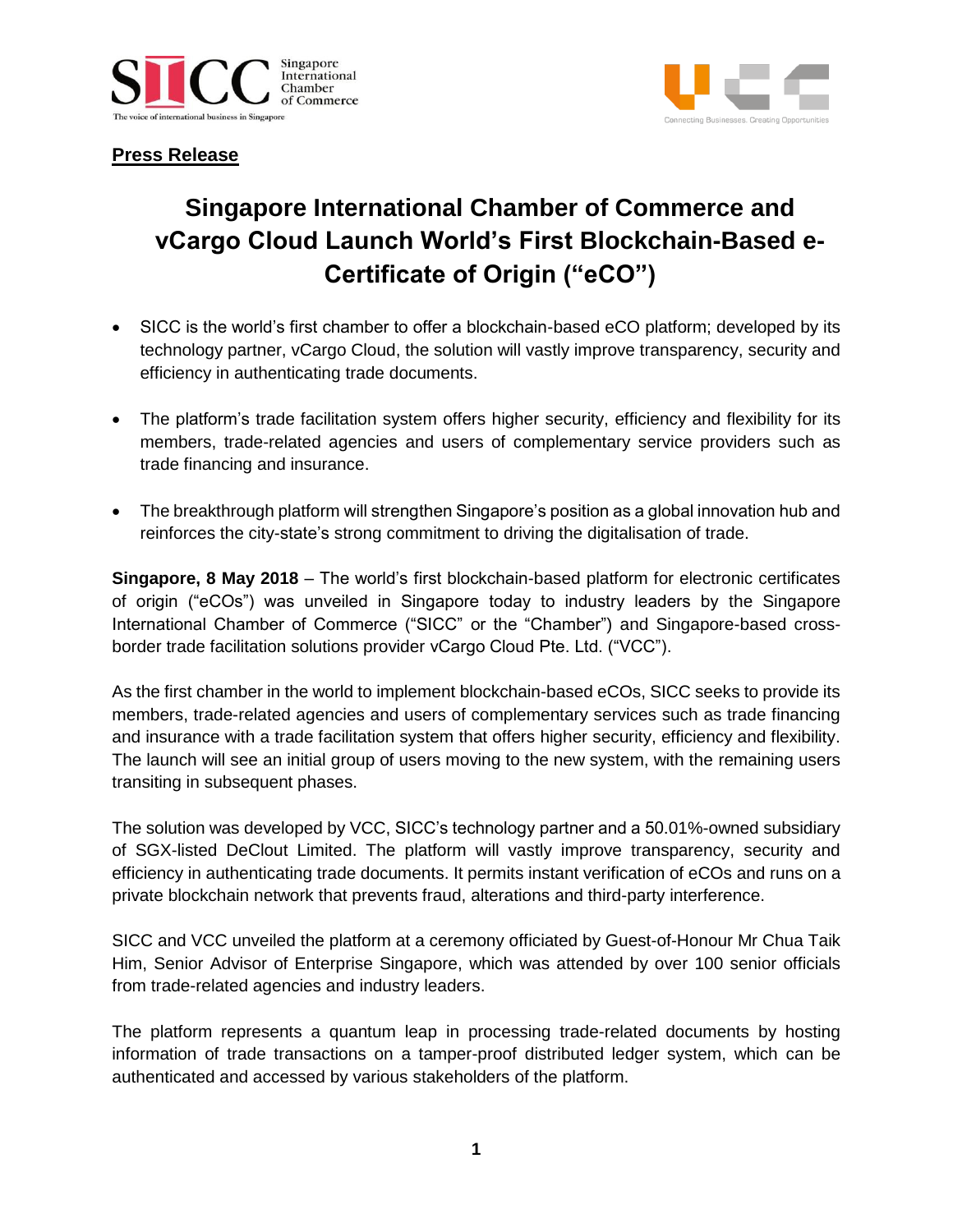



A certificate of origin ("CO") is an international trade document which certifies that the goods in a specific shipment have been wholly obtained, produced, manufactured or processed in the stated country.

VCC's platform utilises QR codes, allowing eCOs to be scanned using smart phones and then printed. The number of allowable prints is restricted to prevent unauthorised duplicates. This improves efficiency and minimises the costs of verifying COs, removing a major impediment in the process and a frequent cause of high insurance or trade finance costs.

VCC intends to leverage on the Singapore launch to promote the platform globally, beginning with Asian countries that are substantive manufacturing exporters such as Japan, Myanmar and Sri Lanka, using the pay-per-use model.

The launch of the blockchain-based eCO platform comes amidst the Singapore Government's call for a Self-Certification regime through the ASEAN Single Window, which aims to expedite freight clearance and reduce manual paperwork across all 10 member countries. This new solution will also strengthen Singapore's position as a global innovation hub and reinforces the city-state's strong commitment to driving the digitalisation of trade to improve productivity.

**Mr Victor Mills, Chief Executive of SICC, said:** "SICC is honoured and fortunate to have the opportunity to work with VCC on the launch of its platform. My team has provided input for the design of a 21<sup>st</sup> century system which will benefit customers, the Chamber and all authorised operators alike. This new eCO system revolutionises what are today still essentially 19<sup>th</sup> century processes, providing greater security for all users as well as a clear, unambiguous audit trail through the use of blockchain technology. I would like to congratulate VCC on its launch."

**Mr Desmond Tay, Chief Executive Officer of VCC, commented:** "The launch of our smart eCO solution will make VCC the first in the trade and logistics industry to introduce the capability to make our eCOs immutable. This blockchain capability will be incorporated into other components within our CamelONE cross-border digital platform, making our platform even more secure and robust. As an industry leader with established partnerships and an extensive regional presence, VCC will strive to deliver continual improvements and innovations in our solutions to meet the rising global demand for the digitalisation of trade and logistics processes."

 $-$  End  $-$ 

# **About Singapore International Chamber of Commerce**

SICC was founded in Singapore in 1837 making it the city-state's longest serving voice of the private sector. More importantly, SICC today is Singapore's most inclusive Chamber and its best platform for business networking in the full sense of the word. The SICC engagement platform cuts across all potential silos of ethnicity, nationality and business sector. The Chamber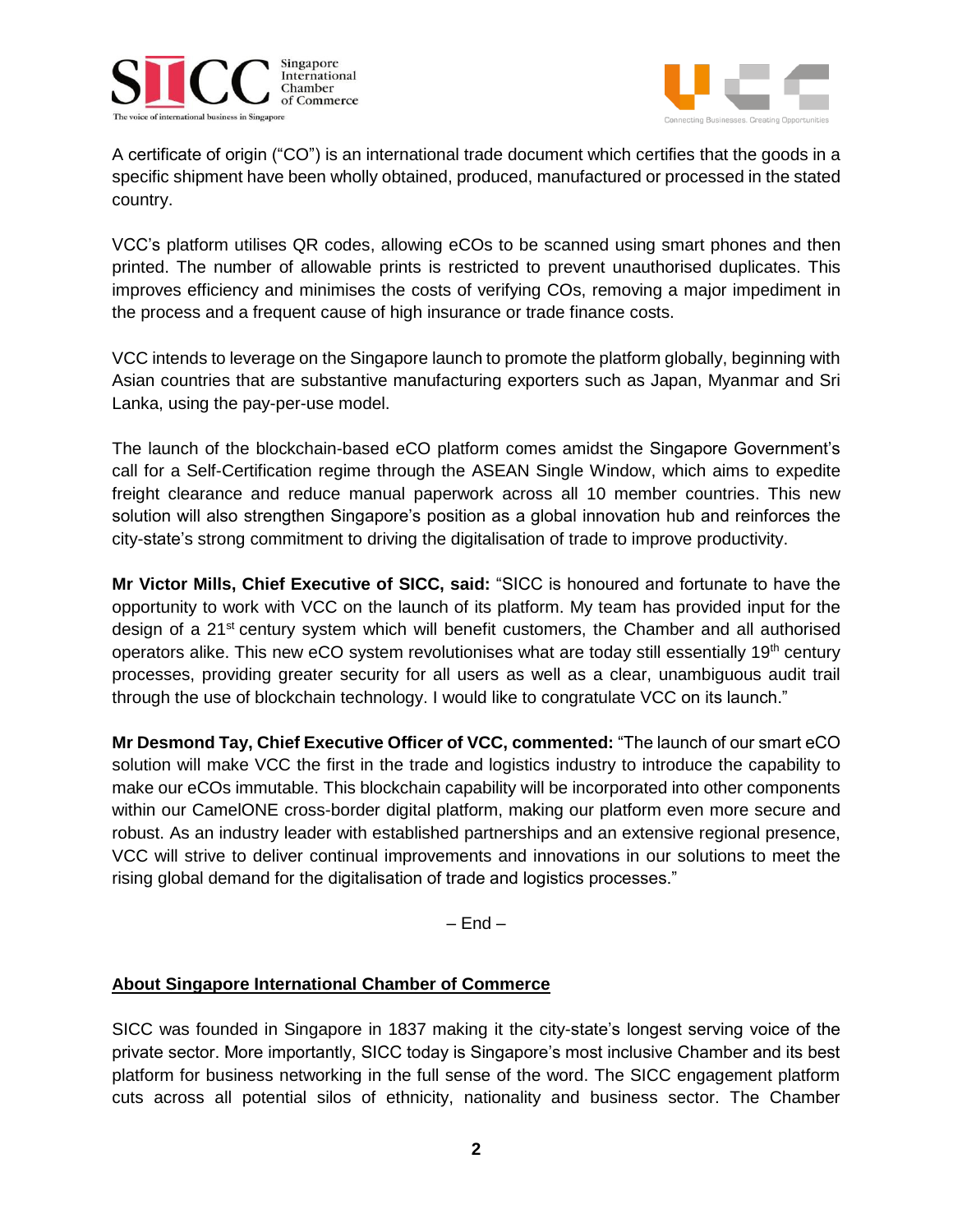



represents over 600 companies, 40 nationalities and 20 business sectors. Membership is equally split between local and foreign multi-nationals and large organizations and medium, small and start-up companies. SICC's diverse members are a truly representative slice of the Singapore business community. An independent advocate for business, SICC shares its members' recommendations on government policy with policymakers and politicians. The Chamber focuses its activities on 4 main pillars: human capital, collaborative innovation, championing the circular economy and certification services.

For more information, please visit [www.sicc.com.sg](http://www.sicc.com.sg/)

## **About vCargo Cloud (VCC)**

Headquartered in Singapore, with offices in Kenya and China, VCC is one of DeClout's portfolio companies under the Vertical Domain Clouds ("VDC") segment. VCC is a leading e-trade and elogistics platform provider that offers e-trade and e-freight solutions through its CamelONE platform to governments and companies worldwide.

Backed by a team of experienced IT and logistics professionals, VCC revolutionizes the e-logistics marketplace by allowing businesses in the trade, supply chain and logistics industries to converge, exchange data, communicate and collaborate virtually on its cloud platform.

VCC's key strategic partners include CAAS, IATA, IE Singapore, IMDA, Singapore Cooperation Enterprise, SPRING Singapore and various trade associations.

For more information, please visit [www.vcargocloud.com](http://www.vcargocloud.com/)

## **For media enquiries, please contact:**

## **Singapore International Chamber of Commerce**

Sharon Lim Director, Membership Engagement T: 6500 0960 E: sharon@sicc.com.sg

## **vCargo Cloud Pte. Ltd.**

Priscilla Yew Senior Marketing Executive T: 6779 6218 E: priscilla.yew@vcargocloud.com